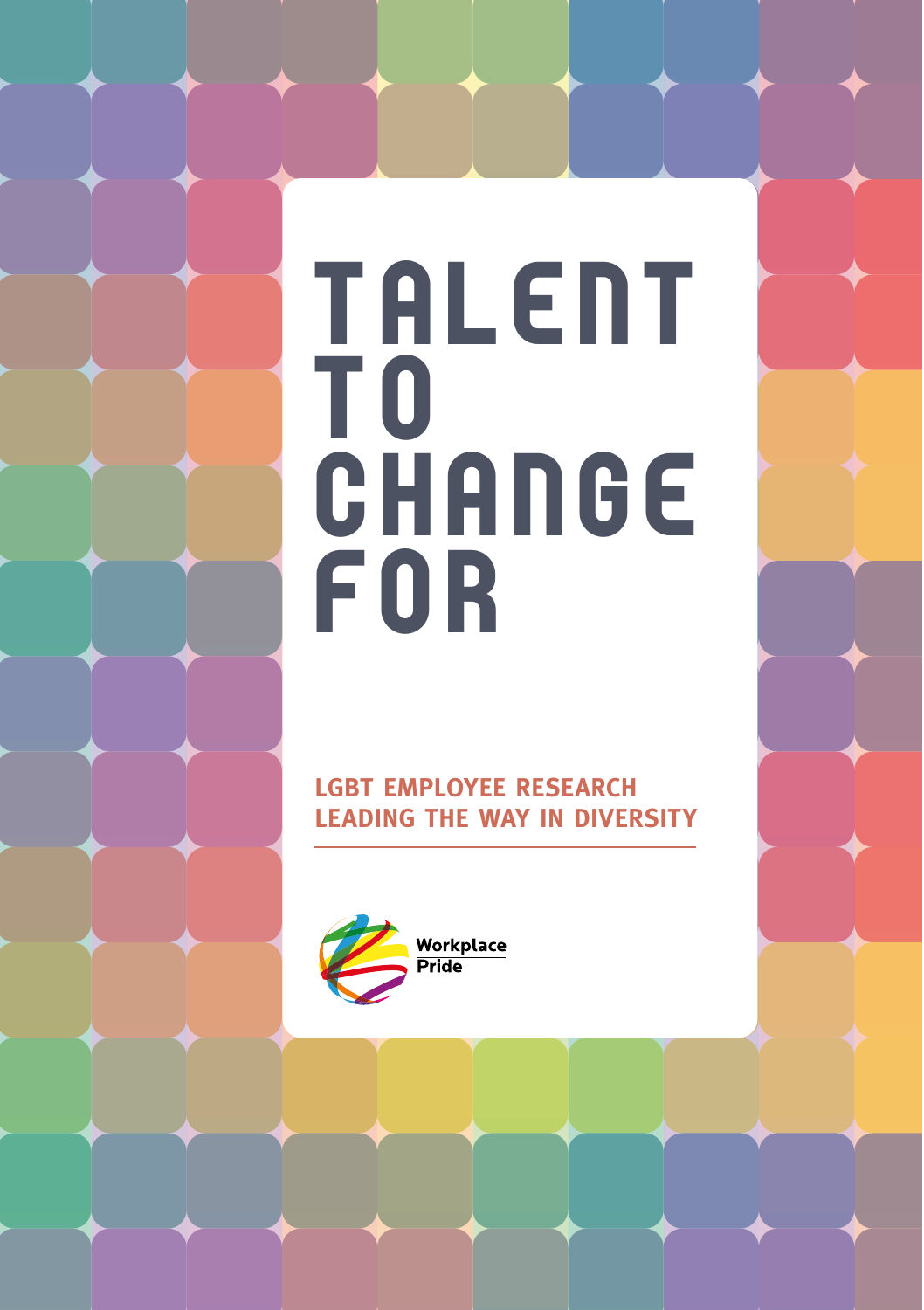# **ACKNOWLEDGEMENTS**

We would like to dedicate this study to the employees and employers throughout the Netherlands that have been working so tirelessly to assure the inclusion of Lesbian, Gay, Bisexual, and Transgender (LGBT) employees in the workplace. The authors and publisher of this research have many persons to thank for their contributions which extended over a year of extensive planning, execution of the empirical research, preparation of the final report, and dissemination of the research results.

#### **EINANCIAL SUPPORT**

Dutch Ministry of Education, Culture and Science (Ministerie van Onderwijs, Cultuur en Wetenschap in Nederland)

**PUBLISHER** 

Workplace Pride Foundation in cooperation with FNV Vijzelstraat 20 1017 HK Amsterdam The Netherlands Info@workplacepride.org www.workplacepride.org © Workplace Pride Foundation, May 2012

**AUTHORS** 

This study was conducted by Karima Zahi and Satwant Kaur (PRO FIRMUS, Brussels, Belgium) and Dr Ronald Holzhacker (University of Groningen, the Netherlands) The report was drafted by Karima Zahi (PRO FIRMUS, Brussels, Belgium) Scientific Director of Research & Literature Review: Dr. Ronald Holzhacker (University of Groningen, Netherlands) Literature review in collaboration with Jos Boerties (Graduate Student, University of Twente, Netherlands)

**EDITOR** 

Karima Zahi (PRO FIRMUS, Brussels, Belgium)

WORKPLACE PRIDE RESEARCH AND KNOWLEDGE TASK FORCE: Lin McDevitt-Pugh (Netsheila), Lonneke van den Hoonaard (IHLIA), David Pollard (Workplace Pride)

#### **MEDIA AND PUBLICATION MANAGEMENT**

Leon Manet (Workplace Pride)

**GRAPHIC DESIGN** [Marko de Hoop](http://www.markodehoop.nl)

The full report is available on www.workplacepride.org







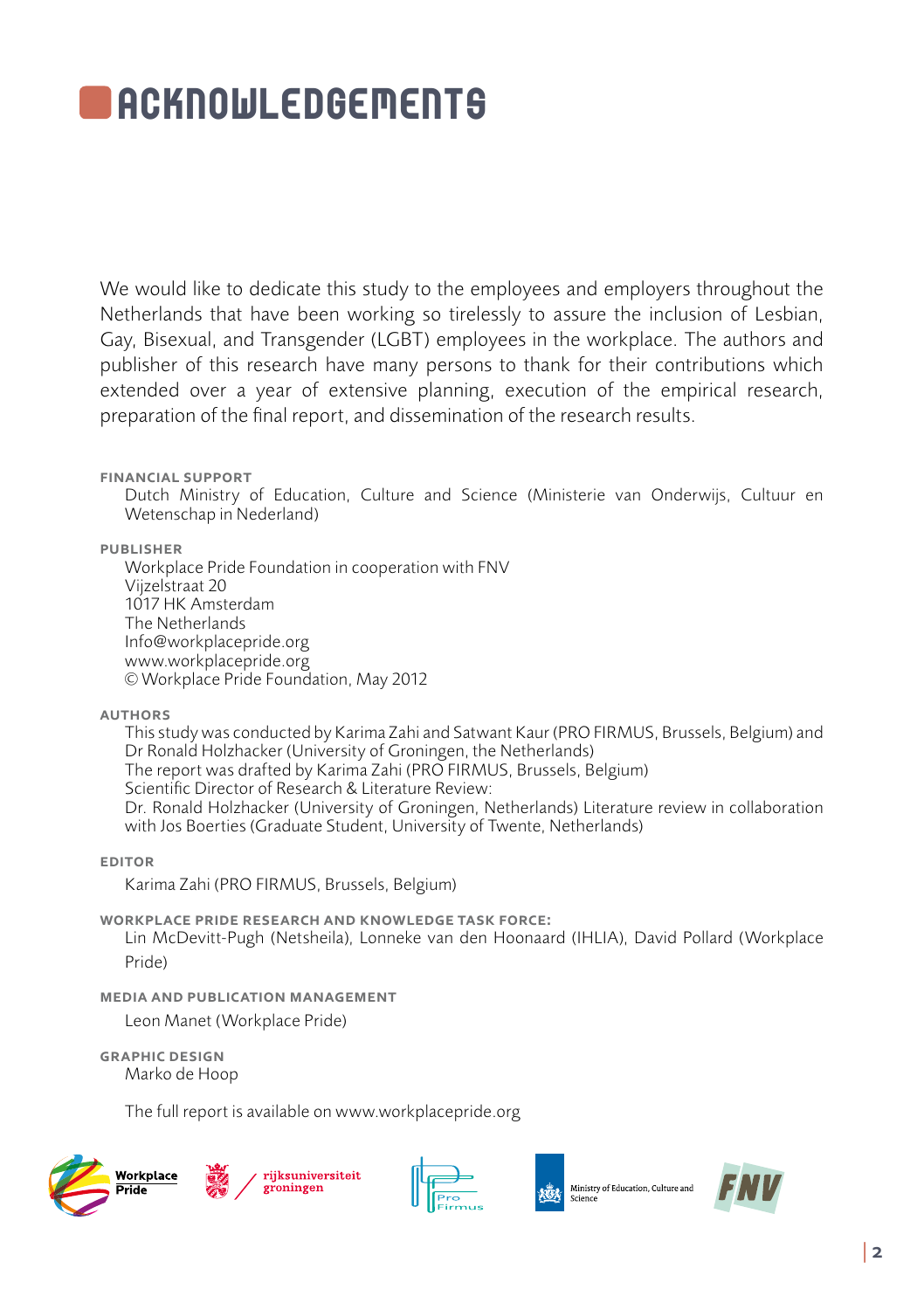## **REGREGIORD**

As the international platform for the inclusion of Lesbian, Gay, Bisexual and Transgender (LGBT) people at work, Workplace Pride strives to improve the situation for LGBT people in the workplace. In order to help employers and their LGBT employees turn this goal into concrete actions, Workplace Pride introduced the Declaration of Amsterdam in 2011. Many points of the Declaration, a ten point action plan which includes steps to be taken by employers and LGBT employees, are currently being addressed; LGBT networks are being created and the general topic is now on the agenda of employers.

However, in order to create substantive, sustainable and positive change for LGBT people in the workplace, many questions still need to be addressed: What is the 'business case' behind LGBT policies and practices? How can employers respond to the specific needs of LGBT employees and truly bring out the best of their talent?

Workplace Pride commissioned Pro Firmus, in cooperation with the University of Groningen, to conduct this study entitled 'TALENT TO CHANGE FOR: LGBT Employee Research Leading the Way in Diversity'. This research explores the questions above and makes concrete recommendations that aim to improve LGBT diversity and inclusion in the workplace in the Netherlands and beyond. Research and data collection was carried out between November 2011 and April 2012 and aimed to find the answers to the key question: what changes are needed to attract and keep LGBT talent in the workplace?

The study findings highlighted that employers in the Netherlands have made progress on achieving LGBT equality in the workplace and on underpinning the business case for their inclusion. However, most private and public sector organisations have committed to addressing LGBT issues at a baseline level. Further action is, therefore, needed for diversity and LGBT inclusion to be fully embedded into the organisation's culture, business strategy and structures. Change agents among senior and middle management have a key role to play in engaging in diversity in words and deeds, in achieving measurable progress and in enhancing their understanding of the benefits of diversity.

This study is unique because it builds on and reflects the true experience of employers and employees, in both public and private sector organisations. It defines critical success factors and offers practical tools to every organisation that takes LGBT inclusion at work seriously. We welcome the publication of the study which we undertook with our strategic partner FNV, and we are thankful to the Dutch Ministry of Education, Science and Culture (OCW) for funding this project.

#### Workplace Pride Foundation

*Board, Management Team and Exec. Director*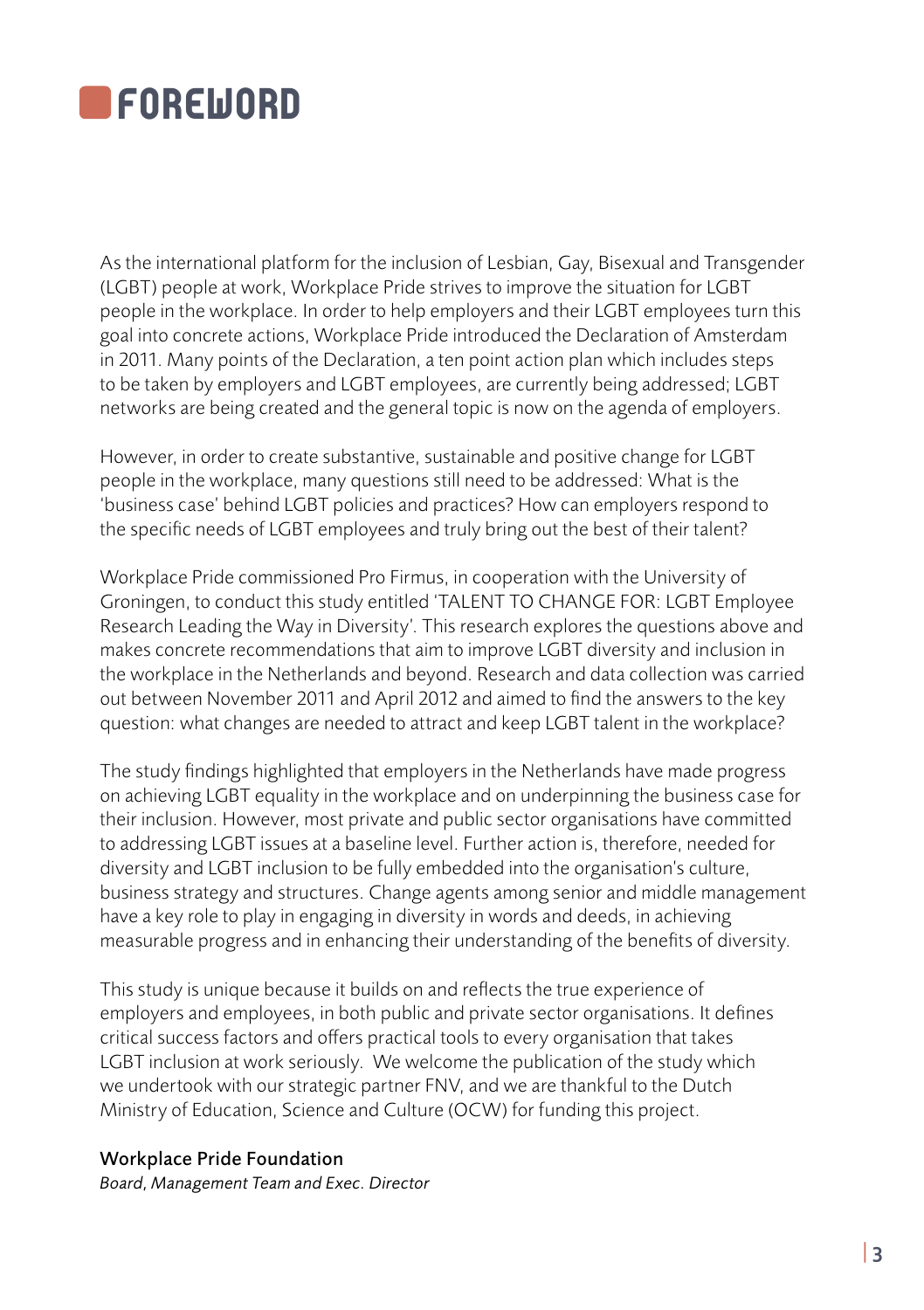## **EXECUTIVE SUMMARY**

As the international platform for the inclusion of Lesbian, Gay, Bisexual and Transgender (LGBT) people at work, Workplace Pride is committed to improving the situation for LGBT people in the workplace. In 2011, as part of its efforts to help employers and their LGBT employees turn this goal into concrete actions, Workplace Pride introduced the Declaration of Amsterdam. Many points of the Declaration, a ten point action plan which includes steps to be taken by employers and LGBT employees, are currently being addressed; LGBT networks are being set up and the general topic is now on the agenda of employers.

In the interest of identifying means to improve workplace environments for LGBT people, Workplace Pride, in cooperation with FNV, conducted the study 'TALENT TO CHANGE FOR: LGBT Employee Research Leading the Way in Diversity' in 2011 and 2012.

The study was carried out through in-depth desk research and the collection of qualitative data, by means of interviews and focus groups. Compared with previous research, this study is unique because it builds on and reflects the experience of employers and employees, in both public and private sector organisations. It defines critical success factors and offers practical recommendations to organisations that seek to create substantive, sustainable and positive change for LGBT employees, as well as benefit the organisation as a whole.

This research is intended to collate and analyse the existing evidence in support of the need to address LGBT inclusion. The main findings of the research can be summarised as follows:

#### LGBT-related workplace climate and culture are a work in progress

A considerable number of LGBT people continue to experience a negative workplace climate where a heterosexist and "fitting in" culture prevails, and is not systematically addressed. The exclusion of LGBT employees concerns the inability to come out, homophobia and transphobia, lack of visibility, exclusion from international mobility and harassment. Anxiety about coming out and a homophobic climate impact negatively on the performance and well-being of LGBT employees. Hostile attitudes and behaviour also concern clients and suppliers.

Many participants in the research stressed that a two-way process was essential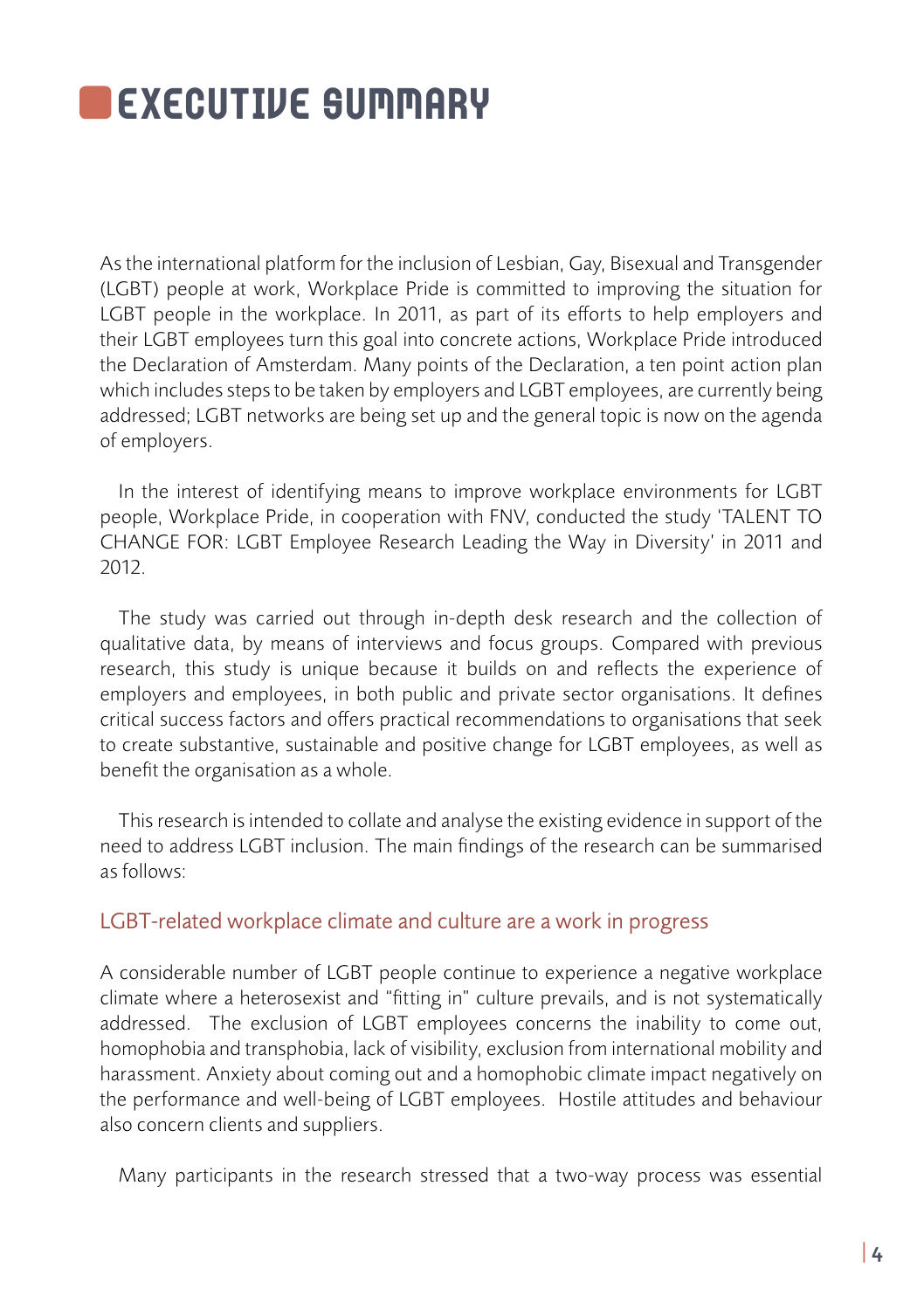for employees to reveal their sexual orientation or gender identity in the workplace: employers' inclusion of LGBT employees creates favourable conditions for employees to feel safe and confident to be open about their LGBT identity and when LGBT people 'come out' about their identity, they contribute to rendering LGBT employees more visible and better accepted by their colleagues.

Coming out is more prevalent in an office environment than on the shop floor where LGBT employees face greater barriers to self-identifying as LGBT. The situation is more difficult in rural areas or provincial towns. Generally in male-dominated sectors or occupational activities and in the armed forces, LGBT are less likely to come out.

### Low awareness of issues affecting LGBT employees at company and employee levels

Most employers do not collect any data related to the sexual orientation or gender identity of their employees. There is no monitoring at any stage of the employment cycle (recruitment, retention and exit) or through employee attitude surveys. The absence of quantitative or qualitative information sometimes leads to the conclusion that there are no problems to be addressed, and therefore, no need for action. Underreporting of hostility or discrimination of LGBT is often misunderstood or ignored by management

Diversity audits are only carried out on gender equality. The absence of LGBT diversity audits means that employers do not screen all new and existing policies to ensure that they are inclusive of LGBT, nor do they collect qualitative information that would allow them to identify issues. Conducting LGBT diversity audits would enable employers to develop policies and actions that are better informed and targeted, thus more efficient.

Some line-managers and staff who deal with complaints are not always adequately equipped or competent to deal with LGBT exclusion issues or to provide the necessary support and solutions. In many organisations, employees do not benefit from LGBTawareness training. Such training is sometimes offered to managers, but more rarely to employees at shop floor level.

### LGBT and straight allies as role models

There is evidence that there are role models among LGBT and straight managers, including HR. Among LGBT in middle management, only a minority actively contribute to improving workplace climate for LGBT employees. There are various levels of visibility of LGBT employees at senior level because they do not always choose or feel comfortable to act as role models. Decisions are sometimes based on personal choice, while in some cases, senior managers fear negative reactions and impacts on their career.

## LGBT employee networks as key actors in advancing equality for LGBT at work All participating organisations have an LGBT employee network. There is some evidence of cooperation between LGBT networks and HR teams, whereas, in other instances,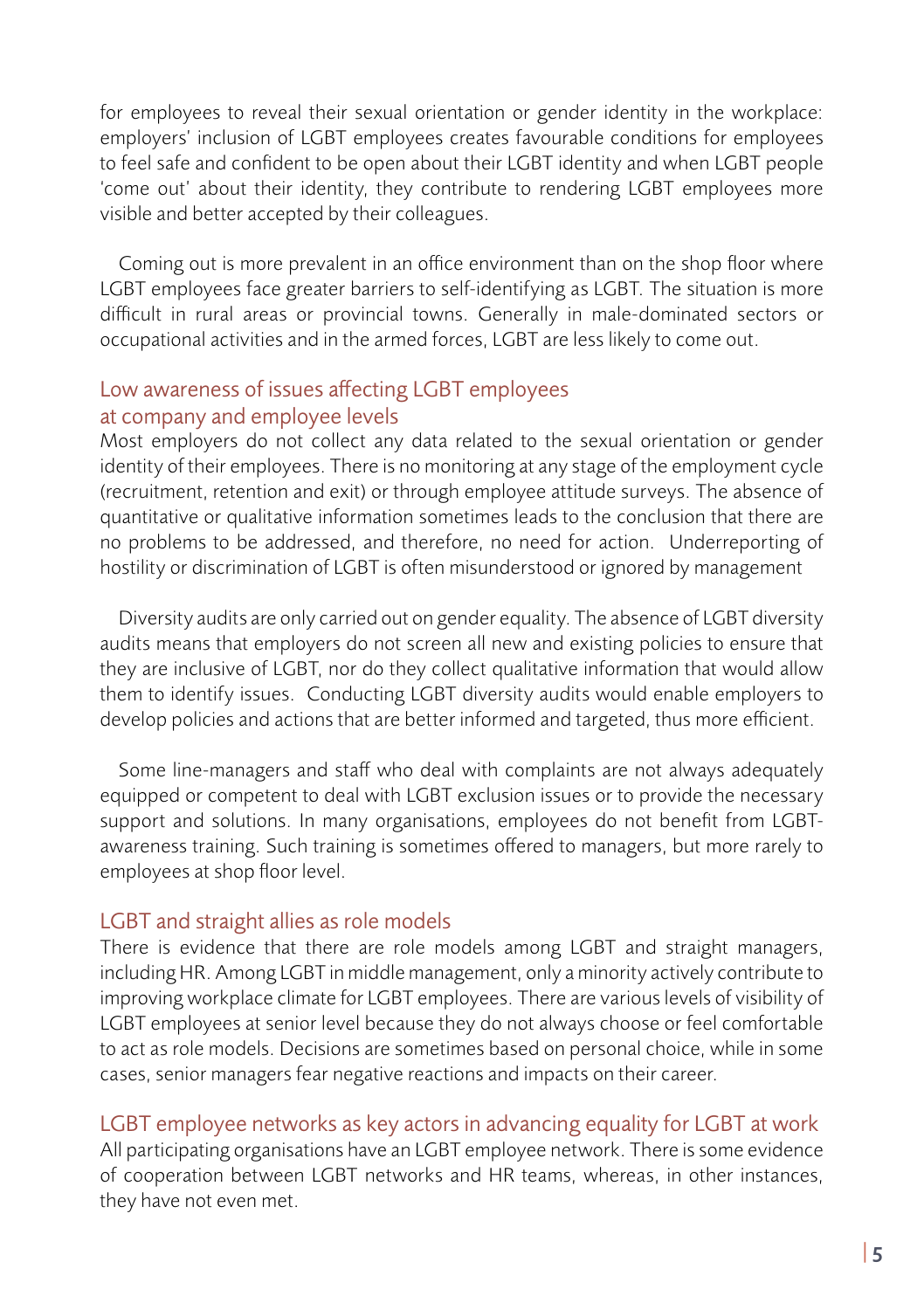LGBT networks continue to fulfil an important role in supporting employees and in helping employers achieve their diversity targets. However, they cannot be expected to substitute their employers' primary role and they require further development, notably through capacity enhancing measures backed by adequate resources. Networks are increasingly aware of their own need to promote diversity by improving the membership, visibility and participation of lesbian, bisexual and transgender employees, and LGBT employees from the shop floor and rural areas. They too can become role models and change agents in the near future.

### Employers are committed to the business case for LGBT inclusion, but they need to articulate it, implement it and measure it

A large number of representatives from organisations reported that their leaders were committed to and actually promoted the business case for diversity, as well as LGBT inclusion.

Attempts to ascertain these companies' more specific understanding of the business case were not always conclusive. Although in some companies the definition was clearer, we found that many companies could not articulate the essential elements that constitute and support the business case. The business case for diversity and LGBT inclusion had a different understanding and lent itself to wide interpretation, often being confused for having some (stand-alone) diversity initiatives in place, but it was not necessarily linked to what exactly the business case translated to in the different organisations. Companies and organisations tend to rely on how diversity managers have translated the business case for diversity and what it means at a business level. LGBT employees recognised the importance of business benefits and also insisted on the moral dimension of their inclusion in the workplace. The report highlights the quintessential role of CEOs and Board members as change agents who need to commit to diversity in words and deeds, whilst underpinning the business case.

#### Commitment to LGBT issues is mainly at a baseline level

The study found that many employers from the public and private sectors in the Netherlands have achieved some progress on LGBT inclusion in the workplace and that they are committed to LGBT inclusion at baseline level. There are examples of good practice in the form of policies and actions, and support from middle management and some senior executives.

The study findings demonstrate that LGBT inclusion is seldom fully embedded into the organisation's culture, business strategy and structures. There is little evidence to suggest that diversity and inclusion is mainstreamed into an organisation's core business activity and decision-making. Some companies are indeed building an understanding of the benefits of diversity for the organisation and for their employees. That learning process entails moving towards a more comprehensive understanding of the business case for diversity and LGBT inclusion, which would help shape the way business is performed and how employees interact at work. It could likewise lead to a more consistent approach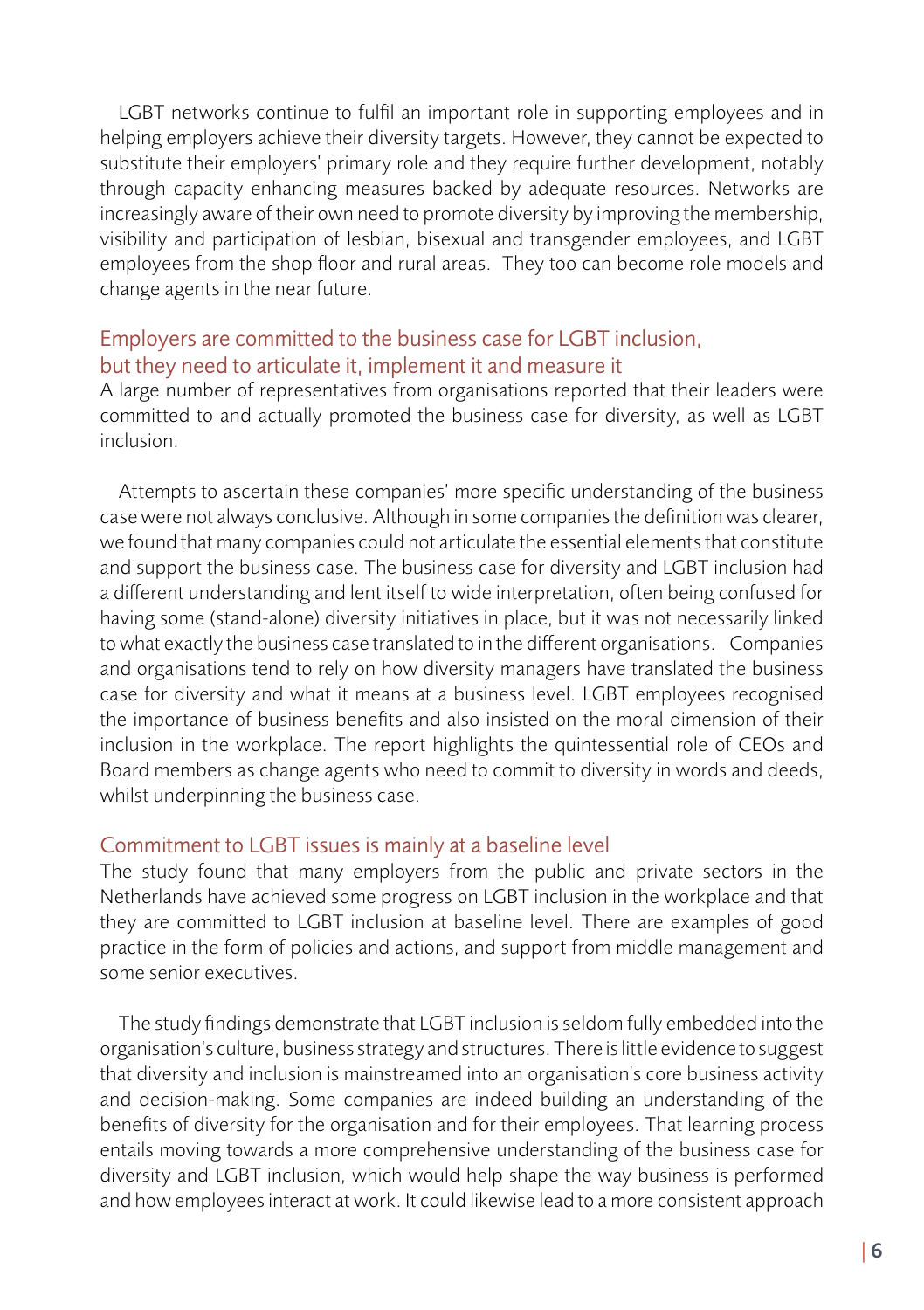and implementation of strategy and policies. Not least, it could result in an inclusive culture that encourages creativity and innovation.

### The importance of communicating LGBT-inclusion efforts throughout the organisation and externally

Some companies use different vehicles for educating employees about the benefits of diversity and LGBT inclusion, ranging from employee newsletters, intranet and web site announcements regarding the existence of an LGBT employee network, formal adoption of a diversity value statement to signing the Declaration of Amsterdam . A limited number of companies provide a welcome package to new employees, which includes how to access internal policies, as well as information on the company's LGBT network.

What prevails is an extensive use by companies of their intranet to communicate their diversity policy (and other policies, including the complaints procedure) and LGBT inclusiveness. However useful this tool may be, it is not available to all employees and information is, therefore, not effectively disseminated. For example, this concerns mainly employees who work on shop floor level and employees who work in different parts of the Netherlands in more rural areas.

Until recently, HR managers mainly focused on the use of gender-inclusive language in the organisation. Almost all respondents considered that language was becoming more LGBT-inclusive at company level (language used by management and in organisational documents). LGBT networks and individuals play a major role in developing their colleagues' awareness around the use of appropriate and LGBT-inclusive language.

Some corporate commitment to equality and diversity is explicitly stated on the companies' websites, with a specific mention of LGBT inclusion, of the existence of an LGBT employee network or its membership of Workplace Pride. Most representatives from public sector organisations perceived the private sector to be more advanced and expert at communicating, externally, on their diversity and LGBT inclusion values and achievements. The divergence between the private and public sectors' communication on this policy field can be illustrated by the little evidence on the websites of some public administrations of being inclusive, even though they have diversity-related actions in place. Diversity and inclusion is often absent in the company's mission statement and core values. In the case of some organisations, not only there is no section in their website where they present their diversity priorities and achievements, but the word is not even mentioned at all.

#### Employers' engagement with external stakeholders

The study found that individual participating companies have very few contacts with external organisations that work on LGBT equality or are advocates for LGBT human rights. Companies throughout the world that successfully implement diversity initiatives, recognise the value of building alliances with external organisations. For example, external organisations can provide valuable feedback on a company's diversity efforts,